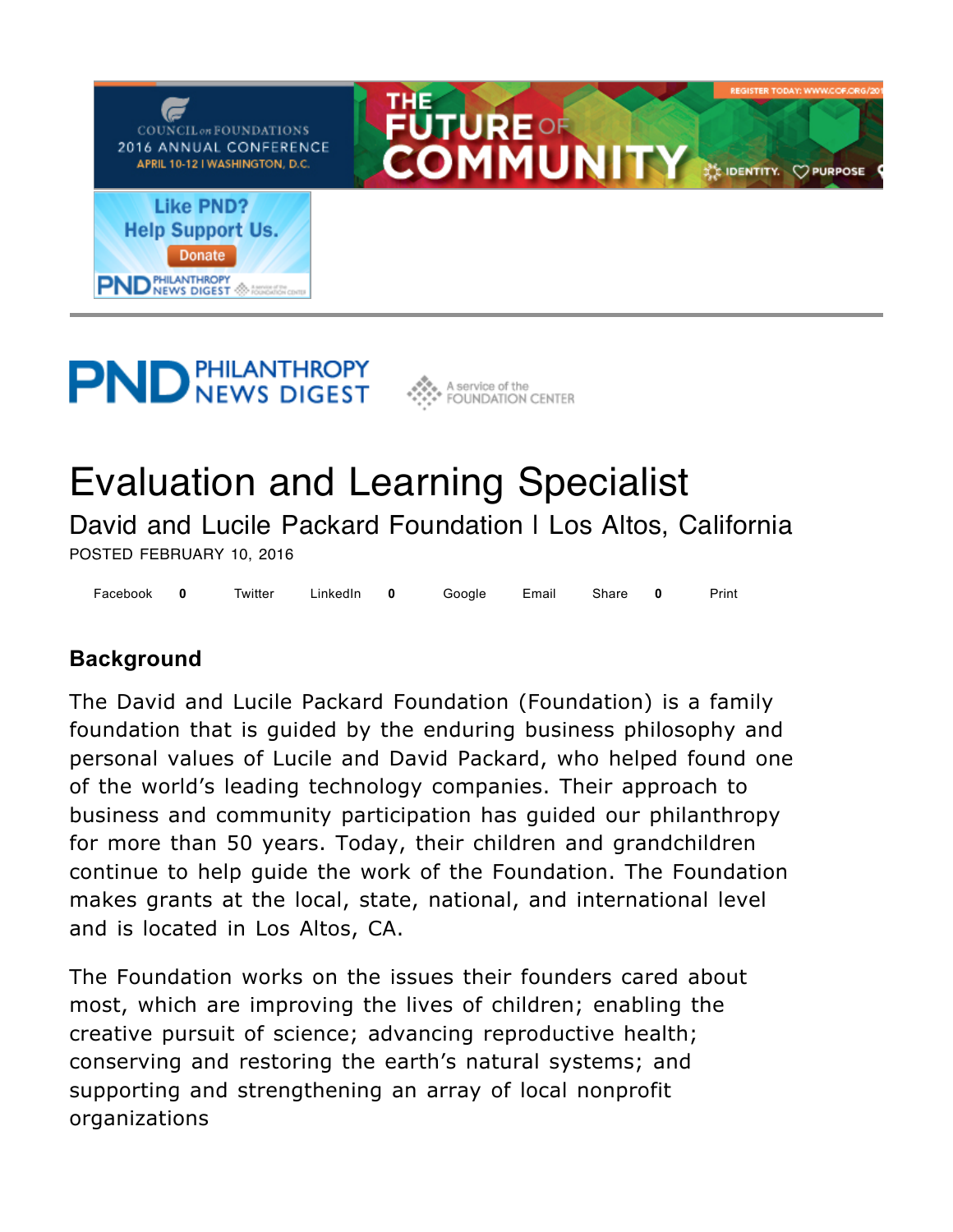A staff of 120 E0PMdights©tk2lda5yurdaday GoperatMonPightstReserved Foundation and a Board of Trustees oversees the work of the Foundation. For 2016, the Foundation expects to make grantmaking awards of over \$300 million. David and Lucile Packard passed onto the Foundation the following core set of values: integrity, respect for all people, belief in individual leadership, commitment to effectiveness, and the capacity to think big.

The Evaluation and Learning team provides leadership, guidance, and tools for monitoring, evaluation, and learning across the Foundation's grantmaking programs, ensuring that all programs are able to learn about how they are doing and use these insights to optimize program impact.

### **Job Summary**

This is a unique and highly collaborative role that focuses on optimizing the Foundation's data and systems for learning and improvement. Key areas of responsibility include: monitoring and evaluation data and system management, as well as data analysis and visualization in order to enable greater program impact. This position reports to the Evaluation and Learning Director.

#### **Responsibilities**

Management of Monitoring and Evaluation Data and Systems:

Monitor and ensure integrity of data and systems for monitoring and evaluation, including coordination of systems enhancements

Identify opportunities to optimize the Foundation's collection, use, and management of data

Develop and conduct trainings for program staff on use of systems and effective data collection, use, and visualization. Distill complex systems and process into user-friendly guidance for staff

Collaborate with IT, grants management system team, and program staff on broader system enhancements

Monitoring and Evaluation Data Analysis and Visualization: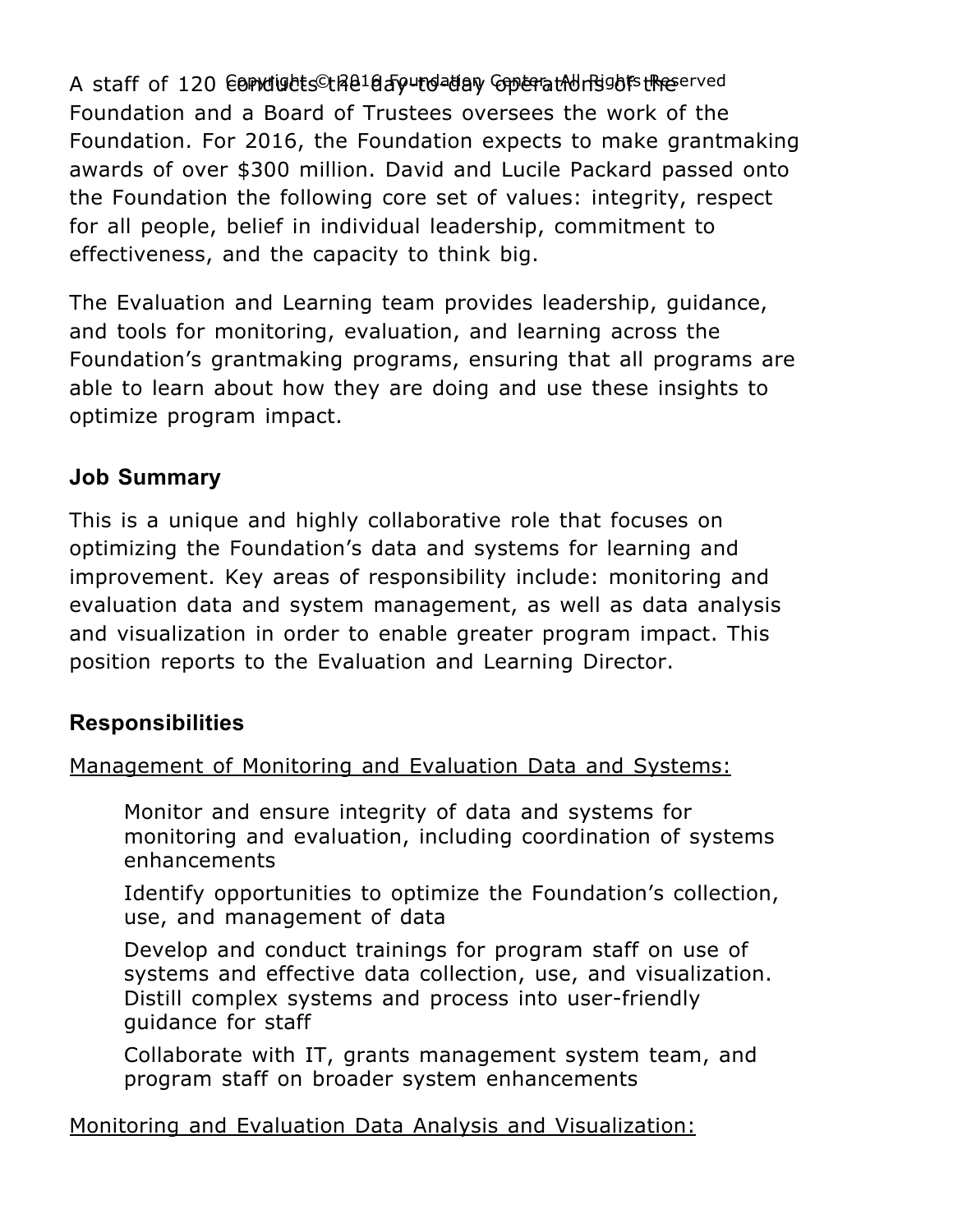Manage, analyze, and effectively visualize large and complex data sets

Coordinate and respond to internal and external requests for data and data analysis

#### Monitoring and Evaluation Research and Reporting:

Conduct long and short-term research, analysis, and information gathering assignments in support of evaluation and learning efforts

Manage Foundation-wide assessment and progress reporting efforts

#### Operations and Administration:

Coordinate and support Evaluation and Learning departmental operational needs

#### **Qualifications**

#### **Knowledge, Skills, and Abilities**

Demonstrated experience managing, querying, and extracting insight from large datasets and databases

Demonstrated experience and comfort with technical aspects of database applications and document sharing applications

Demonstrated data visualization skills

Knowledge of and passionate about monitoring and evaluation systems. Familiarity with technology trends in data collection, knowledge management, and grants management

Strong ability to self-start, set priorities, anticipate information needed, and follow through

Excellent organizational, project and time management skills, and ability to meet deadlines

Proven judgment and flexibility. Able to manage multiple tasks and projects well

Demonstrated analytical, research, and process improvement skills

Strong attention to detail

Customer service orientation and skills

Demonstrated experience in working collaboratively and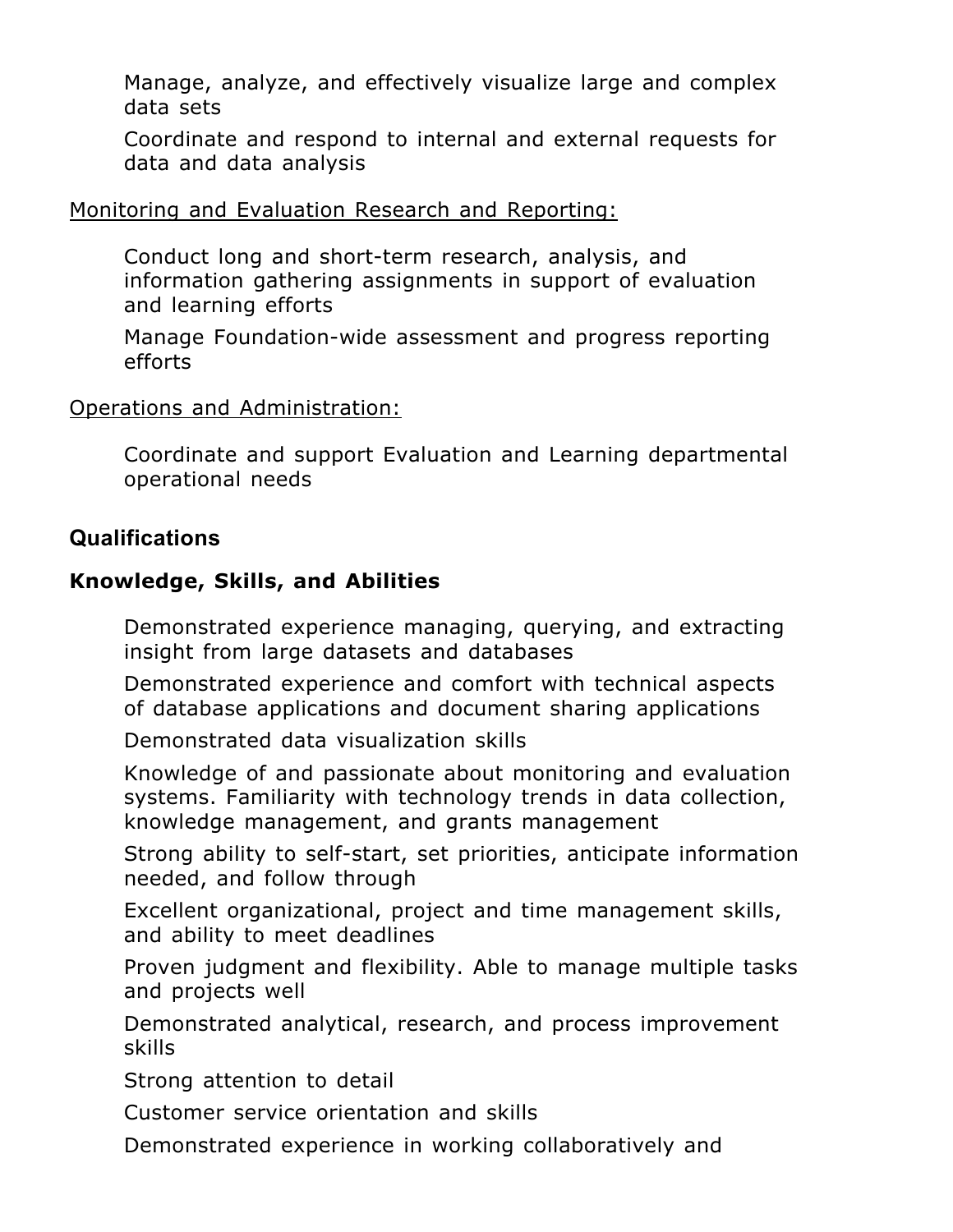building positive work relationships and contributing constructively to teams and projects in a solution oriented manner

Enjoys learning and training others; training experience a plus

Excellent written, verbal, and presentation skills

Excellent Excel, Word, PowerPoint, and Outlook skills; administratively self sufficient

Knowledge of business intelligence or other data analysis and visualization software, such as Tableau, Qlik, or other data analytics software a plus

Patience and humility. Ability to work with grace under pressure

Ability to travel as needed periodically

# **Physical Requirements**

Candidate must have the ability to communicate via voice telephone, read and understand written communication, and generate written communication manually and using a computer. Candidate must also be able to work at a desk for long periods of time (2-3 hours), lift and move documents and supplies (not to exceed 25 lbs.), and bend to file or retrieve documents.

# **Education and Experience**

Bachelor's degree in a related field or equivalent education and experience with a minimum of 6 years of related work experience. This position is full-time, exempt and located in downtown Los Altos, CA.

# **Compensation**

The Foundation offers an excellent benefits package and a salary that is commensurate with relevant education and work experience.

# **How to Apply**

Please email your one-page cover letter explaining your interest in the position and a resume referring to job number 16-04-3050R in